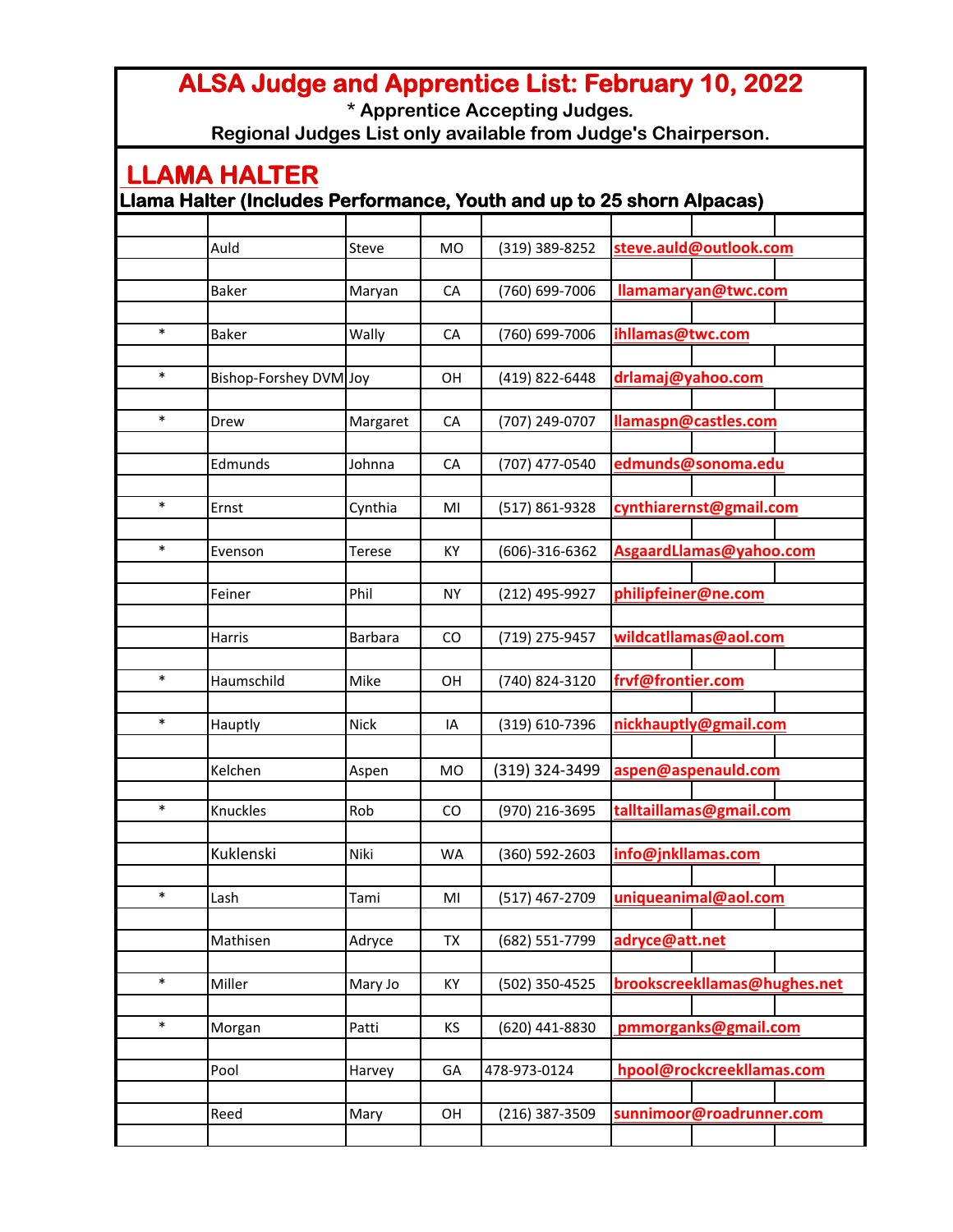| $\ast$                                                                   | Reese                                   | Anna         | TX  | (210) 842-3790 | areese.llamas@gmail.com   |  |  |  |
|--------------------------------------------------------------------------|-----------------------------------------|--------------|-----|----------------|---------------------------|--|--|--|
|                                                                          |                                         |              |     |                |                           |  |  |  |
| $\ast$                                                                   | Schneeberger                            | Tricia       | MI  | (517) 643-0063 | Pschne1059@aol.com        |  |  |  |
|                                                                          |                                         |              |     |                |                           |  |  |  |
|                                                                          | Sturgeon                                | Robin        | IN  | (765) 572-1184 | gsturgeon@tds.net         |  |  |  |
| $\ast$                                                                   | Sorensen                                | Tor          | AZ  | (520) 991-5130 | saila1935@aol.com         |  |  |  |
|                                                                          |                                         |              |     |                |                           |  |  |  |
| $\ast$                                                                   | Weaver                                  | Tracy        | FL  | (727) 457-3578 | lotsallamas@earthlink.net |  |  |  |
|                                                                          |                                         |              |     |                |                           |  |  |  |
| $\ast$                                                                   | Wright                                  | Lauren       | FL  | (941) 705-5262 | WalkingWright@MSN.com     |  |  |  |
|                                                                          |                                         |              |     |                |                           |  |  |  |
| $\ast$                                                                   | Yeagle                                  | Deb          | OН  | (419) 680-1186 | loftypine@yahoo.com       |  |  |  |
|                                                                          | <b>Llama Performance and Youth Only</b> |              |     |                |                           |  |  |  |
|                                                                          |                                         |              |     |                |                           |  |  |  |
|                                                                          | Wickman                                 | Mary         | CO  | (719) 687-1423 | mwickman1@gmail.com       |  |  |  |
|                                                                          |                                         |              |     |                |                           |  |  |  |
| <b>ALPACA HALTER</b>                                                     |                                         |              |     |                |                           |  |  |  |
| Alpaca Halter (includes Performance and Youth)                           |                                         |              |     |                |                           |  |  |  |
|                                                                          |                                         |              |     |                |                           |  |  |  |
|                                                                          | Barboza                                 | David        | CA  | (209) 772-3918 | mail@ranchonc.com         |  |  |  |
|                                                                          |                                         |              |     |                |                           |  |  |  |
| $\ast$                                                                   | Bishop-Forshey DVM Joy                  |              | OН  | (419) 822-6448 | drlamaj@yahoo.com         |  |  |  |
|                                                                          |                                         |              |     |                |                           |  |  |  |
| $\ast$                                                                   | Ernst                                   | Cynthia      | MI  | (517) 861-9328 | cynthiarernst@gmail.com   |  |  |  |
|                                                                          |                                         |              |     |                |                           |  |  |  |
|                                                                          | Reed                                    | Mary         | OН  | (216) 387-3509 | sunnimoor@roadrunner.com  |  |  |  |
|                                                                          |                                         |              |     |                |                           |  |  |  |
|                                                                          | Stachowski DVM                          | Anthony      | OН  | (330) 274-0280 | sa@alpacaworld.com        |  |  |  |
| $\ast$                                                                   | Yeagle                                  | Deb          | OН  | (419) 680-1186 | loftypine@yahoo.com       |  |  |  |
|                                                                          |                                         |              |     |                |                           |  |  |  |
| $\ast$                                                                   | Weaver                                  | <b>Tracy</b> | FL. | (727) 457-3578 | lotsallamas@earthlink.net |  |  |  |
|                                                                          |                                         |              |     |                |                           |  |  |  |
| Alpaca Halter LIMITED (includes Performance and Youth)                   |                                         |              |     |                |                           |  |  |  |
| Alpaca Halter: All llama halter Judges may judge up to 25 halter alpacas |                                         |              |     |                |                           |  |  |  |

| <b>FLEECE</b><br><b>Llama Fleece</b> |                        |         |    |                |                         |  |  |  |
|--------------------------------------|------------------------|---------|----|----------------|-------------------------|--|--|--|
|                                      |                        |         |    |                |                         |  |  |  |
|                                      | <b>Baker</b>           | Maryan  | CA | (760) 699-7006 | llamamaryan@twc.com     |  |  |  |
|                                      |                        |         |    |                |                         |  |  |  |
| $\ast$                               | Bishop-Forshey DVM Joy |         | 0H | (419) 822-6448 | drlamaj@yahoo.com       |  |  |  |
|                                      |                        |         |    |                |                         |  |  |  |
| $\ast$                               | <b>IErnst</b>          | Cynthia | MI | (517) 861-9328 | cynthiarernst@gmail.com |  |  |  |
|                                      |                        |         |    |                |                         |  |  |  |
|                                      | Evenson                | .Terese | KY | (606) 473-0119 | AsgaardLlamas@yahoo.com |  |  |  |
|                                      |                        |         |    |                |                         |  |  |  |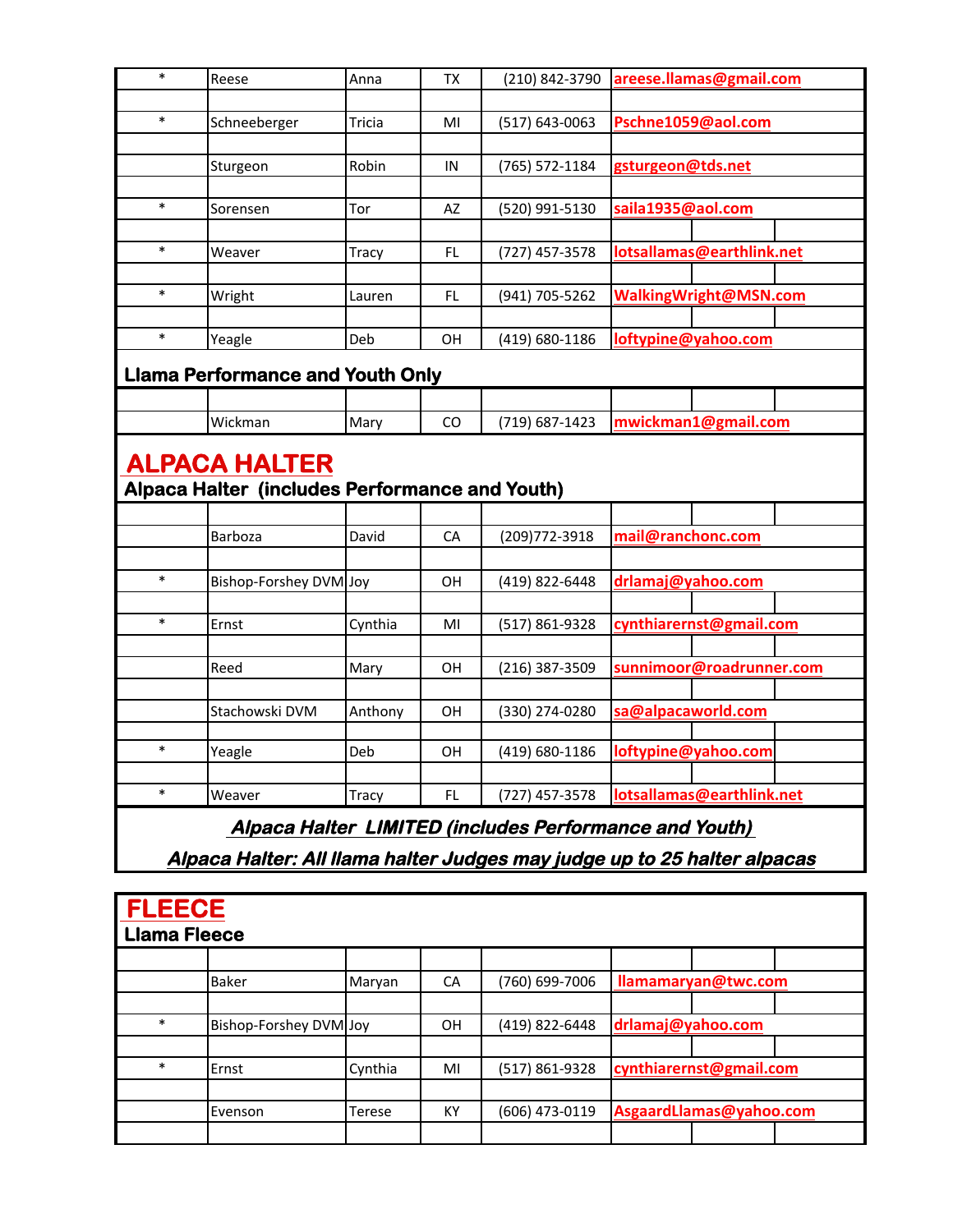| $\ast$               | Knuckles               | Rob          | CO              | (970) 216-3695   | talltaillamas@gmail.com       |  |  |  |
|----------------------|------------------------|--------------|-----------------|------------------|-------------------------------|--|--|--|
|                      |                        |              |                 |                  |                               |  |  |  |
|                      | Kuklenski              | Niki         | WA              | (360) 592-2603   | info@jnkllamas.com            |  |  |  |
|                      |                        |              |                 |                  |                               |  |  |  |
| $\ast$               | Lash                   | Tami         | MI              | (517) 467-2709   | uniqueanimal@aol.com          |  |  |  |
|                      |                        |              |                 |                  |                               |  |  |  |
|                      | Macedo                 | Maureen      | CA              | (209) 648-2384   | macedosminiacre@gmail.com     |  |  |  |
|                      |                        |              |                 |                  |                               |  |  |  |
| $\ast$               | Miller                 | Mary Jo      | KY              | (502) 350-4525   | brookscreekllamas@gmail.com   |  |  |  |
| $\ast$               |                        |              |                 |                  |                               |  |  |  |
|                      | Morgan                 | Patti        | KS              | (620)-441-8830   | pmmorganks@gmail.com          |  |  |  |
|                      | Reed                   |              |                 |                  |                               |  |  |  |
|                      |                        | Mary         | OH              | (216) 387-3509   | sunnimoor@roadrunner.com      |  |  |  |
|                      | Ruckman                | Cindy        | OH              | (740) 393-2309   | cindy@mcfarlandsfarm.com      |  |  |  |
|                      |                        |              |                 |                  |                               |  |  |  |
|                      | Villanueva             | Gogi         | $\overline{OR}$ | (541) 301-8729   | meximocha@msn.com             |  |  |  |
|                      |                        |              |                 |                  |                               |  |  |  |
|                      | Weaver                 | <b>Tracy</b> | FL              | (727) 457-3578   | lotsallamas@earthlink.net     |  |  |  |
|                      |                        |              |                 |                  |                               |  |  |  |
| $\ast$               | Yeagle                 | Deb          | OH              | (419) 680-1186   | loftypine@yahoo.com           |  |  |  |
|                      |                        |              |                 |                  |                               |  |  |  |
| <b>Alpaca Fleece</b> |                        |              |                 |                  |                               |  |  |  |
|                      |                        |              |                 |                  |                               |  |  |  |
|                      | Barboza                | David        | CA              | (209)772-3918    | mail@ranchonc.com             |  |  |  |
|                      |                        |              |                 |                  |                               |  |  |  |
| $\ast$               | Bishop-Forshey DVM Joy |              | OH              | (419) 822-6448   | drlamaj@yahoo.com             |  |  |  |
|                      |                        |              |                 |                  |                               |  |  |  |
| $\ast$               | Ernst                  | Cynthia      | MI              | (517) 861-9328   | cynthiarernst@gmail.com       |  |  |  |
|                      |                        |              |                 |                  |                               |  |  |  |
|                      | Evenson                | Terese       | KY              | (606) 473-0119   | Asgaard Llamas@yahoo.com      |  |  |  |
|                      |                        |              |                 |                  |                               |  |  |  |
| $\ast$               | Knuckles               | Rob          | CO              | (970) 216-3695   | talltaillamas@gmail.com       |  |  |  |
|                      |                        |              |                 |                  |                               |  |  |  |
| $\ast$               | Morgan                 | Patti        | KS              | (620)-441-8830   | pmmorganks@gmail.com          |  |  |  |
|                      |                        |              |                 |                  |                               |  |  |  |
|                      | Reed                   | Mary         | OH              | (216) 387-3509   | sunnimoor@roadrunner.com      |  |  |  |
|                      |                        | Cindy        |                 | (740) 393-2309   | cindy@mcfarlandsllamafarm.com |  |  |  |
|                      |                        |              |                 |                  |                               |  |  |  |
|                      | Ruckman                |              | OH              |                  |                               |  |  |  |
|                      | Stachowski DVM         |              | $\overline{OH}$ | $(330)$ 274-0280 |                               |  |  |  |
|                      |                        | Anthony      |                 |                  | sa@alpacaworld.com            |  |  |  |
| $\ast$               | Weaver                 | Tracy        | FL              | (727) 457-3578   | lotsallamas@earthlink.net     |  |  |  |
|                      |                        |              |                 |                  |                               |  |  |  |